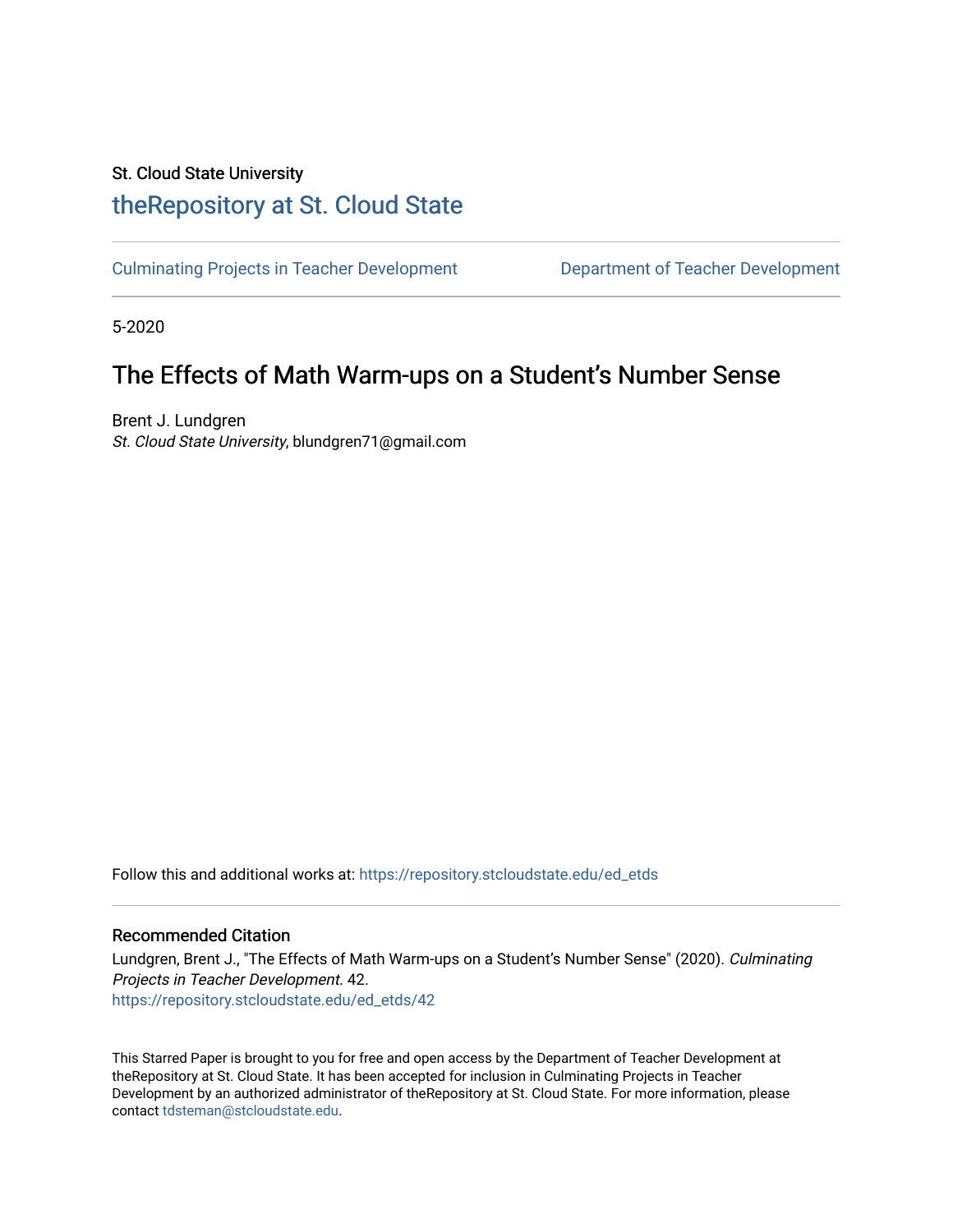### The Effects of Math Warm-ups on a Student's Number Sense

by

Brent Lundgren

A Starred Paper

Submitted to the Graduate Faculty of

St. Cloud State University

in Partial Fulfillment of the Requirements

for the Degree

Master of Science in

Special Education

May, 2020

Starred Paper Committee: Hsueh-I Lo Mary Jo Froemming Sue Haller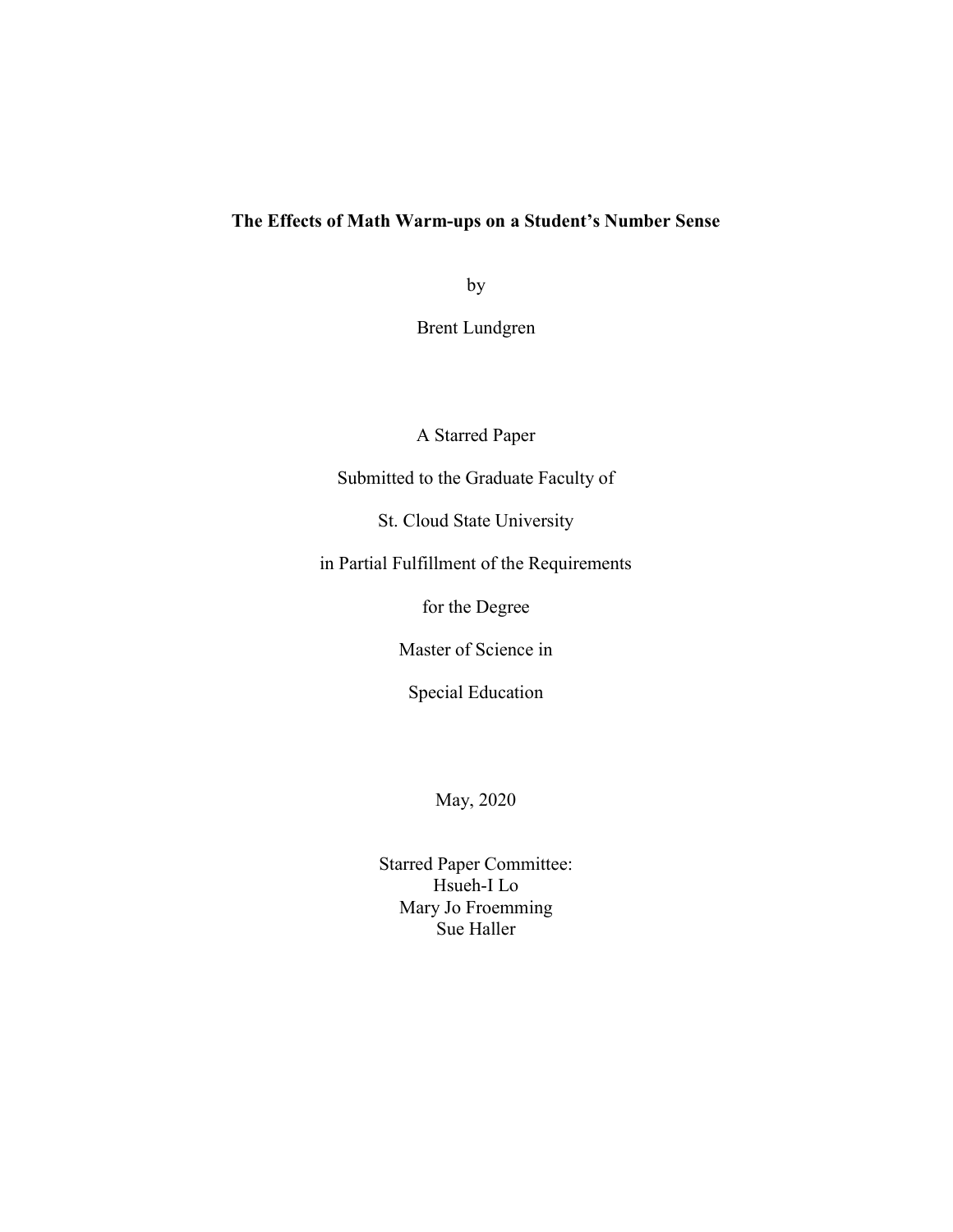# **Table of Contents**

|         | Page           |
|---------|----------------|
|         | 3              |
| Chapter |                |
|         | 4              |
|         | $\overline{4}$ |
|         | 5              |
|         | 5              |
|         | 6              |
| 2.      | 7              |
|         | $\tau$         |
|         | 11             |
|         | 14             |
| 3.      | 16             |
|         | 16             |
|         | 20             |
|         | 20             |
|         | 21             |
|         | 22             |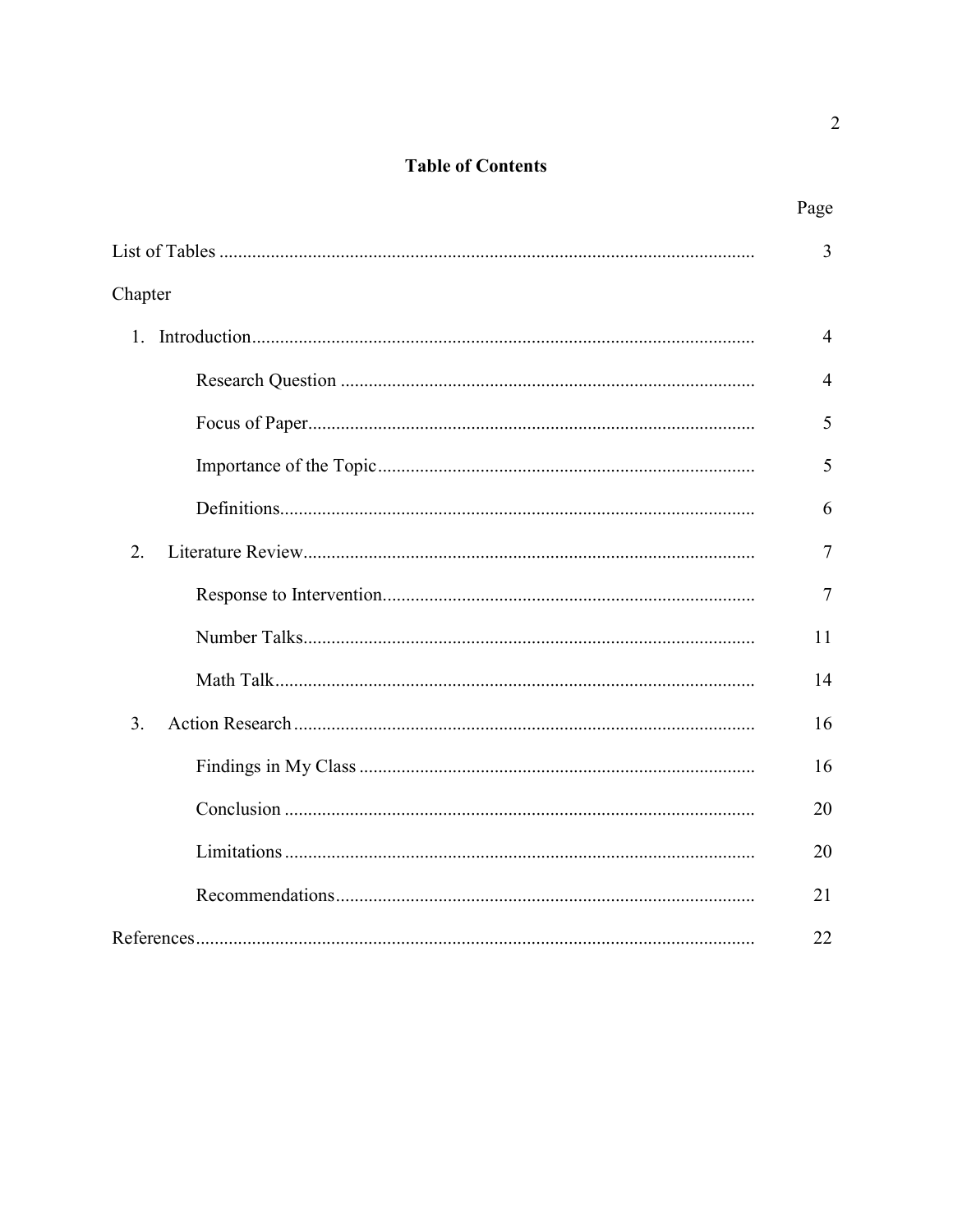## List of Tables

| Table | Page |
|-------|------|
|       |      |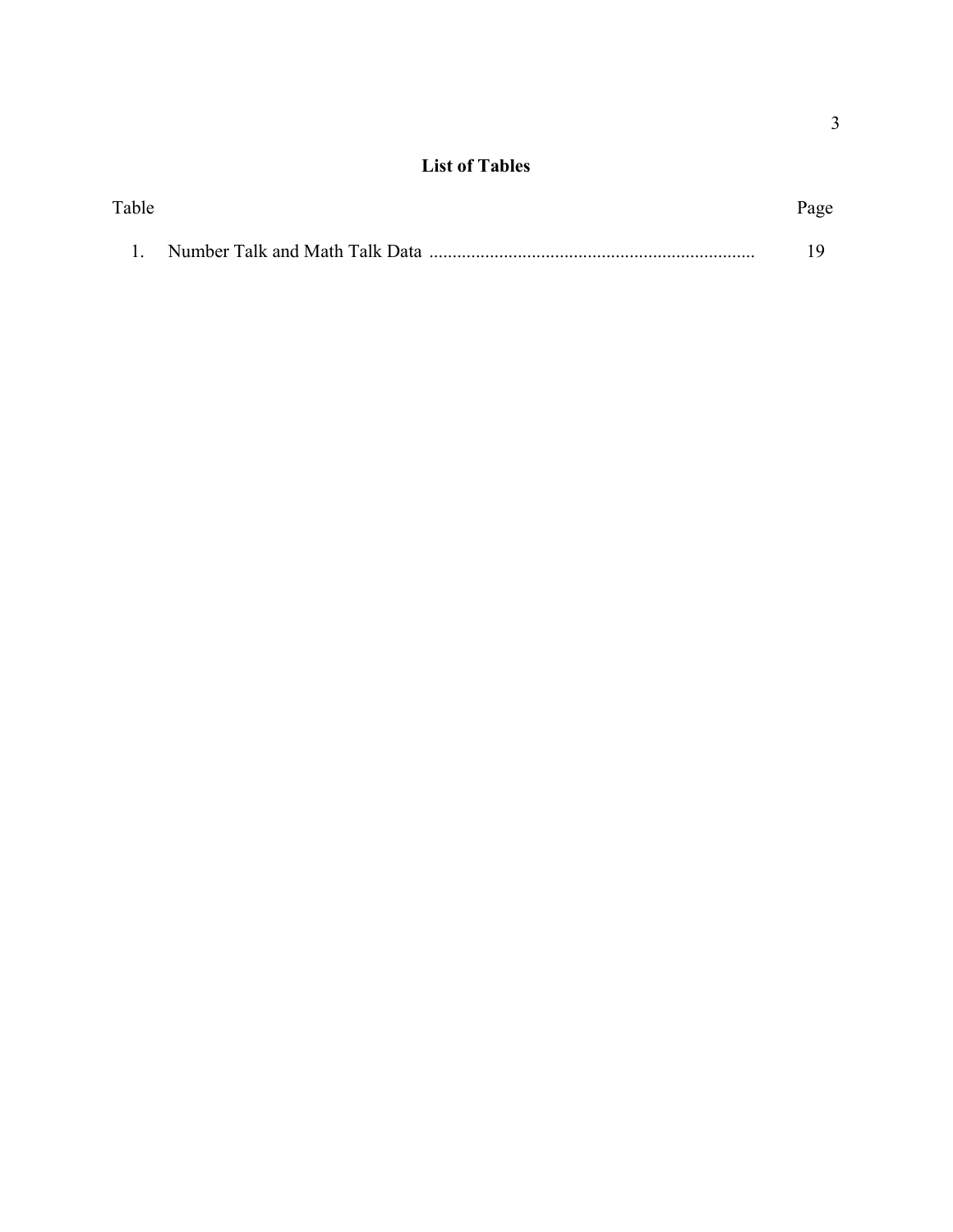#### Chapter 1: Introduction

Students who are consistently, severely discrepant from their peers in the general education math setting are often brought to the district problem-solving team to find a solution to their lack of progress. At that time, it is determined whether that student is evaluated for special education services or provided an academic intervention. I work specifically with students in a resource room setting that uses an alternate curriculum moving at a slower pace. What I have found is that many times students that are in these classes have poor number sense. Number sense is a very broad term that can be broken down many different ways but throughout this starred paper I would like to focus on whether students can complete addition, subtraction, multiplication, and division problems mentally or whether they need paper using the standard algorithm. I am also interested in seeing how students are verbalizing their work.

The purpose of this starred paper was to review the literature regarding different teaching or warm-up models as well as finding out which model is the most effective. I am particularly interested in how this affects the secondary math students I teach. In Chapter 1, I briefly summarize the research questions, what the focus of those topics will be throughout the paper, and the importance of this topic as it pertains to my teaching. Chapter 2 identifies three different teaching methods used in math classes as well as case studies that analyze the effectiveness of each method. Chapter 3 identifies the findings in my research as well as recommendations for the future.

#### Research Questions

The purpose of this study was to examine any relationships between warm-up activities and students' number sense. My research questions were: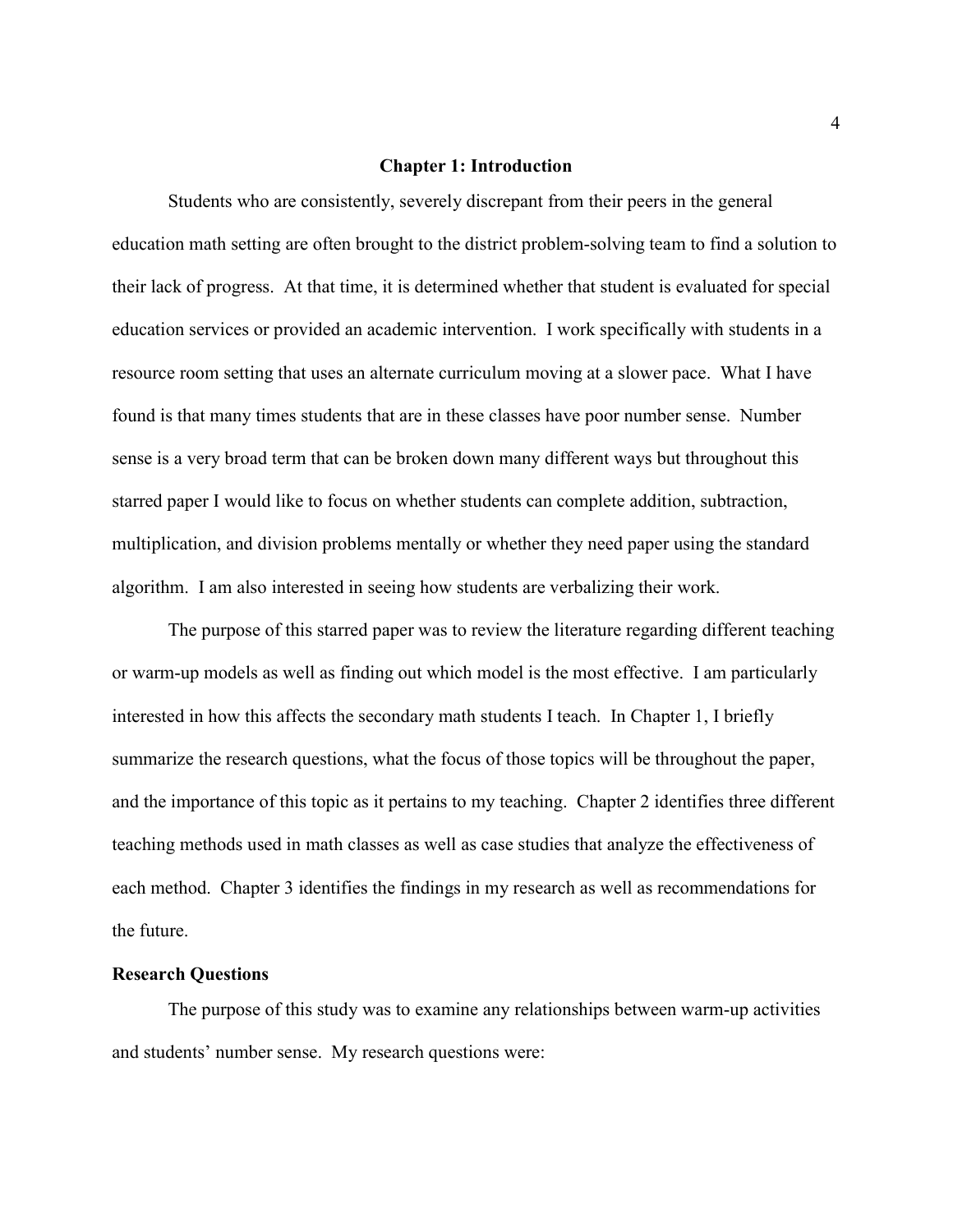- 1. What types of warm-up models have been implemented for students who struggle with number sense?
- 2. Which warm-up method increases student number sense the most?

#### Focus of Paper

I have researched articles using the EBSCO resource that is offered to me as a St. Cloud State University student. In my research articles, I used the following descriptors: "Math Talks," "Number Talks," "math warm-ups," and "secondary education number sense." Students in my own classroom received a daily number talk or a daily math talk for 8 minutes at the beginning of class. A baseline was given using a grade-level Math Concepts and Applications probe and 10 minutes of work time prior to any warm-up method being implemented. The scores were then averaged by finding the mean. A grade-level Math Concepts and Applications Probe was administered once a week with 10 minutes of work time to assess student progress.

#### Importance of the Topic

I frequently see middle school special education math students struggle to learn new concepts due to their poor number sense. When students are aware of the relative position of numbers, they can develop linear representations of these numbers, such that each number is one more than the one that comes before it and one less than the one that comes after (Siegler  $\&$ Booth, 2004). On the other side of this, when a student lacks number sense, it makes learning advanced concepts more difficult and the students fall farther behind each day. This is concerning because students that are in a special education resource math class are expected to make greater progress than their peers so that that they can eventually be put back into the mainstream math class.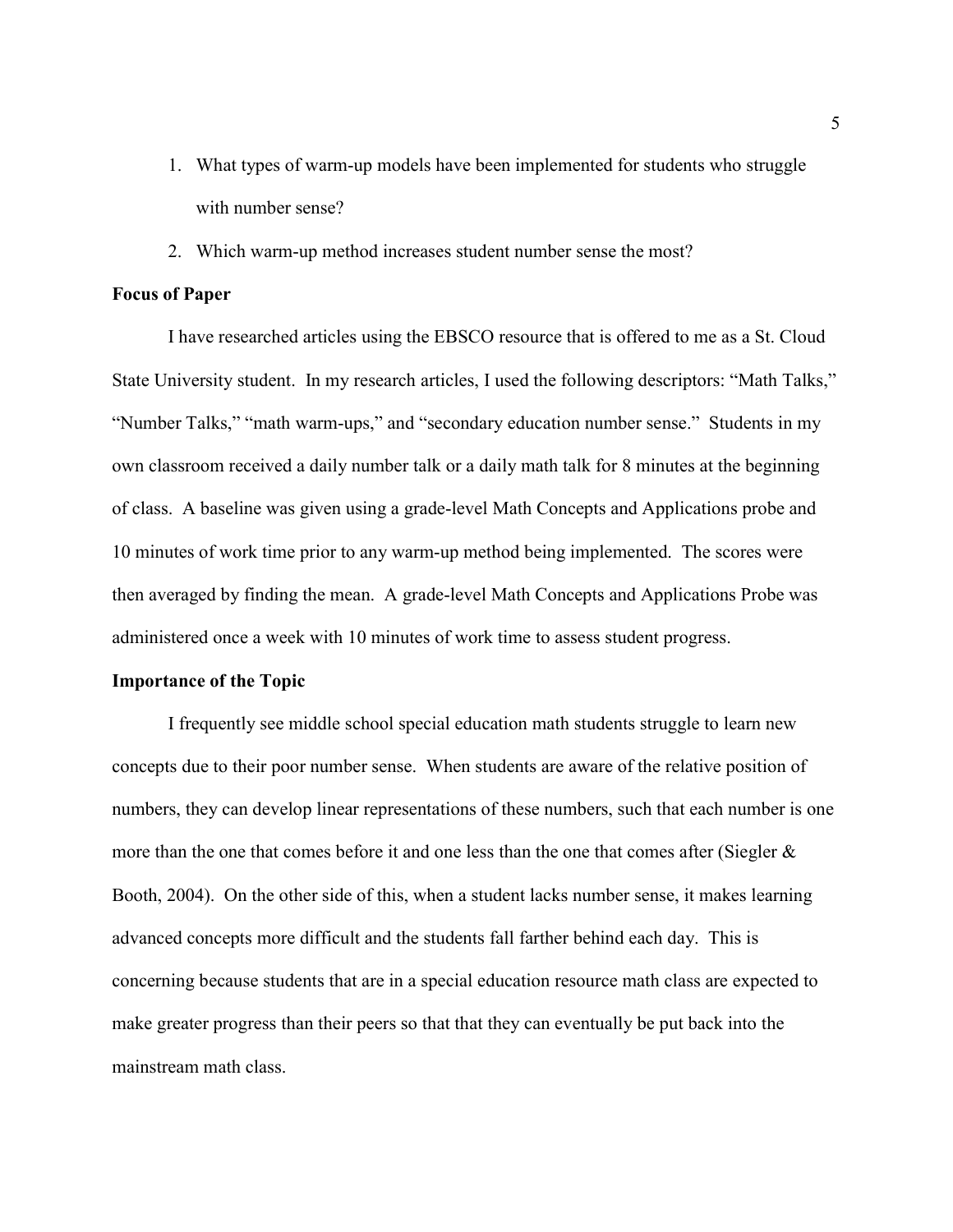The research and findings from this paper will affect my teaching and daily routine. Colleagues of mine are implementing a "math talk" (Hufford-Ackles, Fuson, & Sherin, 2004) or "number talk" (Parrish, 2010) daily exercise for the first 8 minutes. The intention of the number talk is to increase a student's number sense by getting them to solve problems without using the standard algorithm by verbalizing their answers and participating in class discussions. It is key to focus on number relationships and use these relationships to develop efficient, flexible strategies with accuracy (Parrish, 2010).

### **Definitions**

Number Talk: teacher-facilitated solving of short problems that is led by students discussing their thinking. The goal of a number talk is to increase a student's number sense while listening to others explain their thinking.

Math Talk: teacher-facilitated and teacher-lead solving of a problem. The goal of a math talk is to use a student's number sense and apply it toward solving a problem a specific way.

Number Sense: understanding the relationship between numbers and being able to perform mental math with single digit addition, subtraction, multiplication, and division problems.

Revoicing: teacher tries to repeat some or all of what a student has said and then asks the student to respond and verify whether the teacher's statement is correct.

Standard Algorithm: a systematic process of solving a problem.

Decomposing Numbers: the process of breaking numbers down into their sub parts, which are their tens and ones.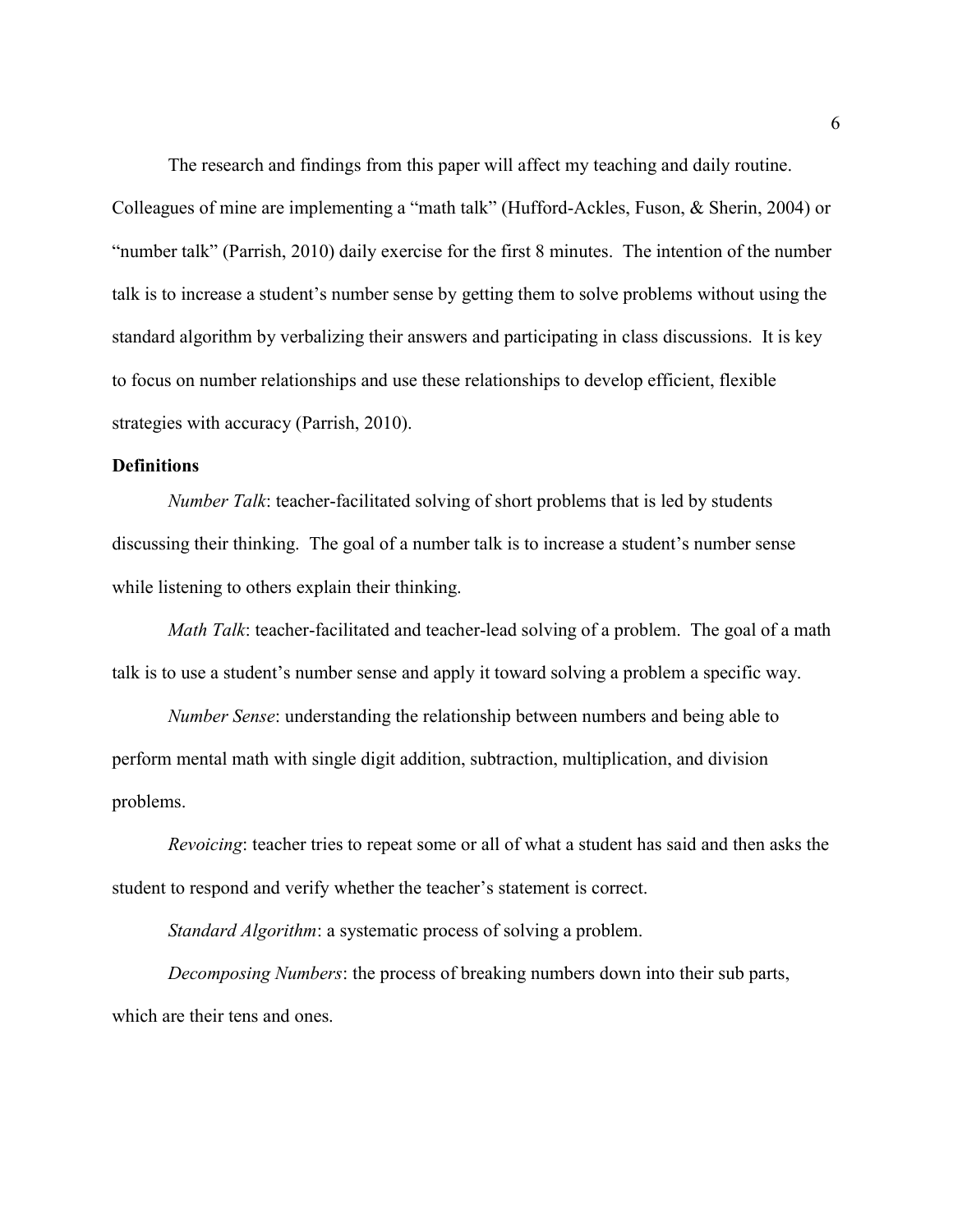#### Chapter 2: Literature Review

The purpose of this literature review was to identify different teaching methods that are used in math classes. Some of those teaching methods include: Response to Intervention, Number Talks, and Math Talks. Chapter 1 discussed the background information for the two research questions, the definition of critical terms, as well the importance of the topic and how it pertains to my teaching. Chapter 2 has three sections that contain studies of how each teaching method is implemented as well as a review of how effective that method was.

#### Response to Intervention

Response to Intervention (RTI) is a method of teaching that provides students with different tiers of support. According to Fisher and Frey (2011), the process starts by screening students that are currently receiving high quality instruction in the general education classroom. Struggling learners are then provided interventions that vary in intensity depending on their need. Student progress is monitored to determine the learning rate and current level of performance of the student. This data is used to determine the duration and intensity of the intervention that the student receives which is personalized for each individual student. Depending on the duration and intensity, students are categorized into three different tiers of support: Tier 1, Tier 2 or Tier 3.

 Tier 1 is considered a school-wide effort to prevent students from struggling in certain areas. In Tier 1, students receive high-quality instruction that is scientifically research-based and taught by qualified personnel. This ensures that students are not struggling due to inadequate instruction. Students are screened regularly to determine their academic and behavioral baseline. This also helps determine which students are struggling with and what additional support is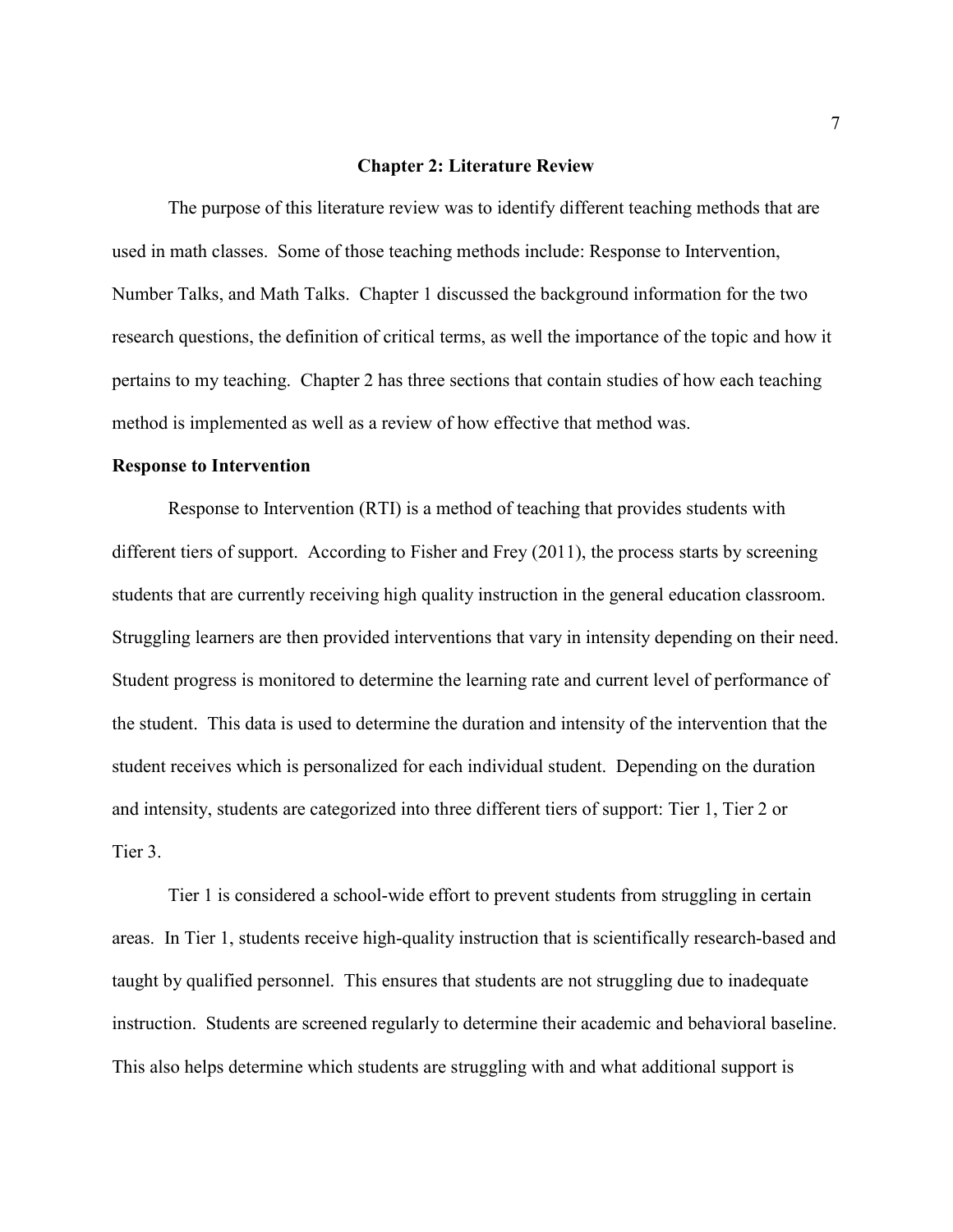needed. Students that show a need are given supplemental instruction during the school day in the regular classroom. The duration of Tier 1 instruction can vary but should not exceed 8 weeks. During this time student progress is closely monitored using curriculum-based measurements or some other type of scientific research-based screening system. If students make significant improvement, they are returned to the regular classroom but students that do not make adequate progress are moved to Tier 2 where they receive targeted interventions. Tier 2 provides students with intensive instruction where group size, frequency, and duration vary depending on need but are generally taught in a small group for one grading period. Services are provided in addition to instruction in the general education setting. Similar to Tier 1, student progress is regularly monitored. Students that show significant growth return to Tier 1; however, students that do not show adequate progress are moved to Tier 3. Tier 3 provides students with individualized intensive interventions that target the specific area that the student in struggling. If a student does not make the desired level of progress, they are then referred for a comprehensive special education evaluation where the data collected throughout the RTI process is used to help make the eligibility decision. According to the Individuals with Disabilities Education Improvement Act of 2004 (IDEA 2004), parents may request an evaluation at any time during the RTI process but waiting until a student progresses through each step helps prevent students from being misidentified as learning disabled.

 Fisher and Frey (2011) researched how effective the RTI model was in a secondary school by looking at how it affected their student achievement scores. They also recorded how they organized and delivered RTI in the high school setting. After their research, they created five main focal points for implementing RTI at the secondary level. Those focal points were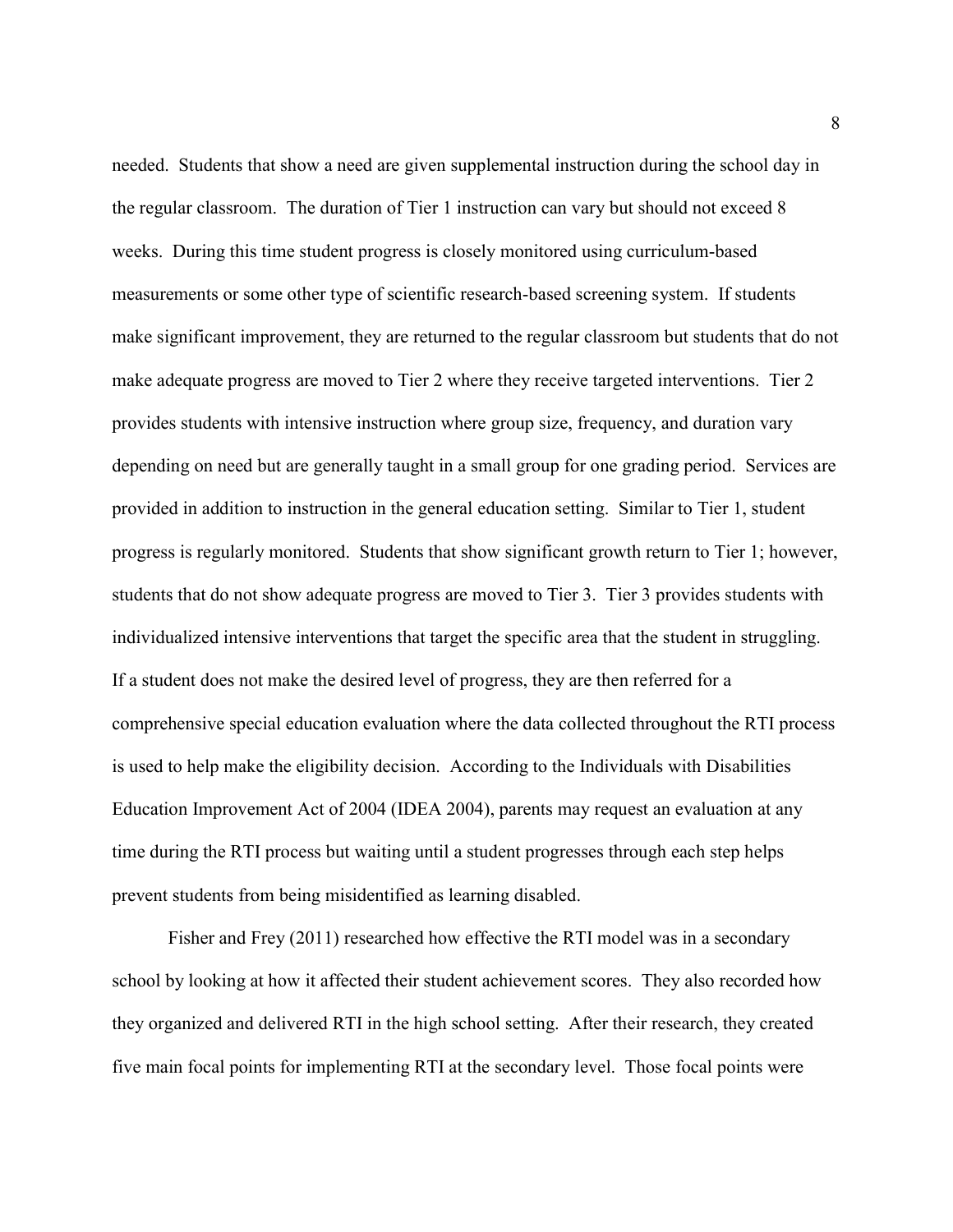focused on quality core instruction, use course competencies to monitor progress, schedule interventions to supplement, not supplant, core instruction, dedicate resources to support intervention efforts, and adopt a school wide approach to RTI to maximize intervention impact. The quality core instruction that they focused on started with frequent modeling, providing guided instruction, providing productive group work time, and giving students independent learning tasks. During this step, teachers struggled most with giving more productive group work. Based on the research of Fisher and Frey (2011), at first over 80% of class time was spent with no student-to-student interaction. By the end of the study, most classes had increased that number to over 50%. The second focal point was using course competencies to monitor progress. Through the process teachers ended up assigning homework no points and creating an assessment that is based off state standards called competency tests. If a student receives less than 70% on their competency test, they must retake it until they receive a passing grade. The catch with homework being worth no points is that students can only retake a competency test if they have no missing assignments and have completed all of the in-class work. This makes homework and in-class work practice for the competency test. The third focal point was to schedule interventions to supplement, not supplant, core instruction. Once the school implemented competency tests as the progress monitoring system, teachers were able to group students that had similar needs and instruct that group for that need rather than guessing or simply moving on. Teachers often grouped students during their "office hours" which were held just after lunch for 20 minutes or after school. Any student that was failing a class was required to attend office hours or after school session and receive additional help. The fourth focal point of implementing RTI in secondary schools was dedicating resources to support intervention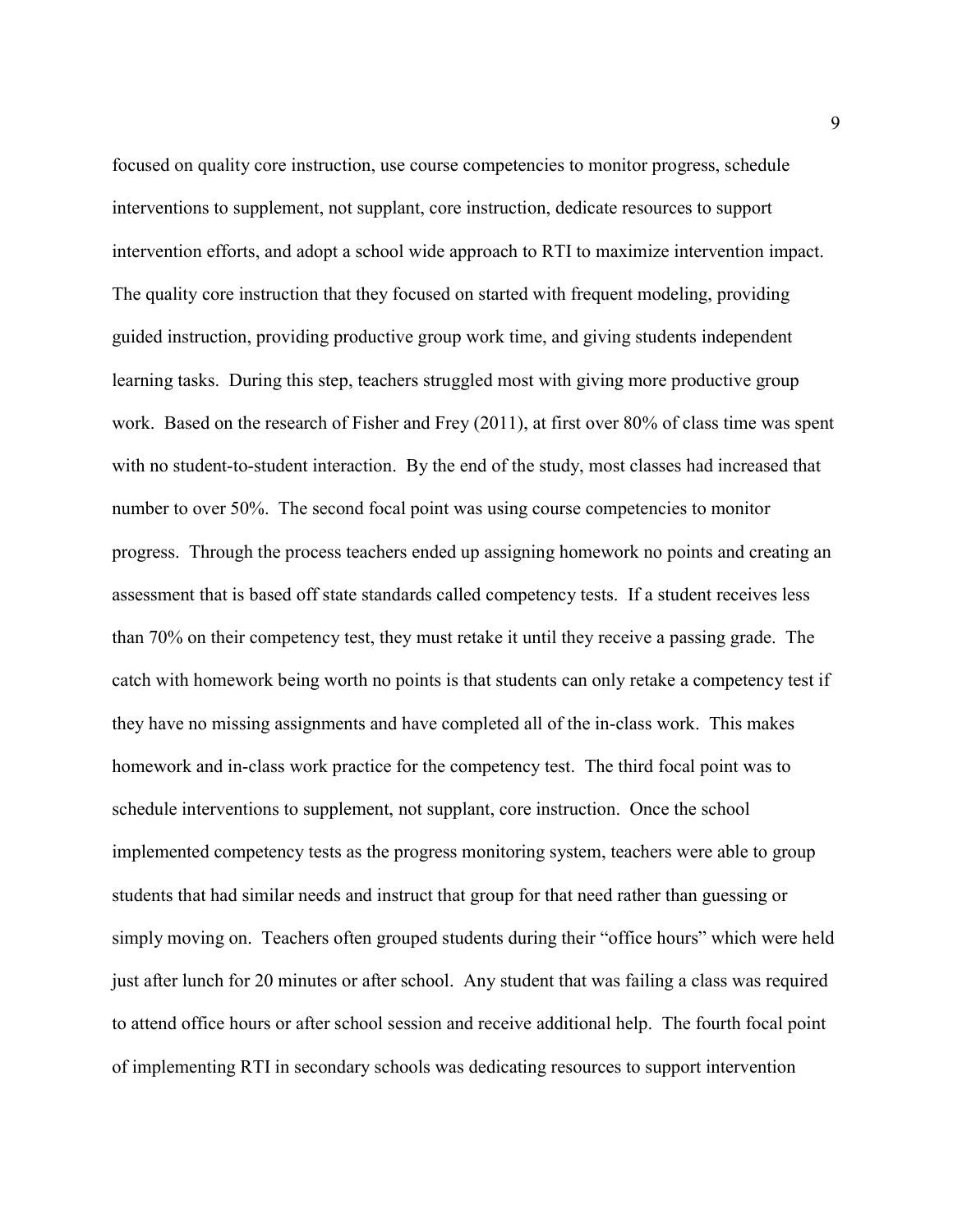efforts. In the second year of the study, a reading specialist was released of her regular duties and given the responsibility to coordinate all of the supplemental and intensive intervention efforts. This teacher was responsible for identifying the students in need of supplemental interventions, coordinating the after-school program and giving assistance to teachers that need help creating resources. The final focal point of implementing RTI in a secondary school is adopting a school wide approach to RTI to maximize intervention impact. This was done by utilizing all staff members in the building as intense interventionists. Each teacher in the building was responsible for providing a student an intervention at some point throughout the school year regardless of the content area. This helped take some of the burden off the English and Math departments and kept students from hearing the same message repeatedly.

 According to Fuchs, Fuchs, and Compton (2010), the RTI model in secondary education looks much different from the one implemented at the elementary level. The article looked at three main assumptions of RTI that may not apply at the secondary level. The first assumption is that in elementary school, screening is required to identify risk before academic deficits materialize. Many elementary students that are screened move on to Tier 2 due to their inexperience with formal testing rather than their lack of content knowledge. This creates a false positive and floods Tier 2 with students that do not have an academic deficit. When this happens, resources are stretched thin and the quality of the instruction is lowered. At the secondary level, academic deficits are well established. Students have many years of data collected to help appropriately place them in Tier 2, which reduces the chance of the false positive. Since the areas of struggle for students are well established it makes little sense to waste resources on screening a large population of students to find the few that need additional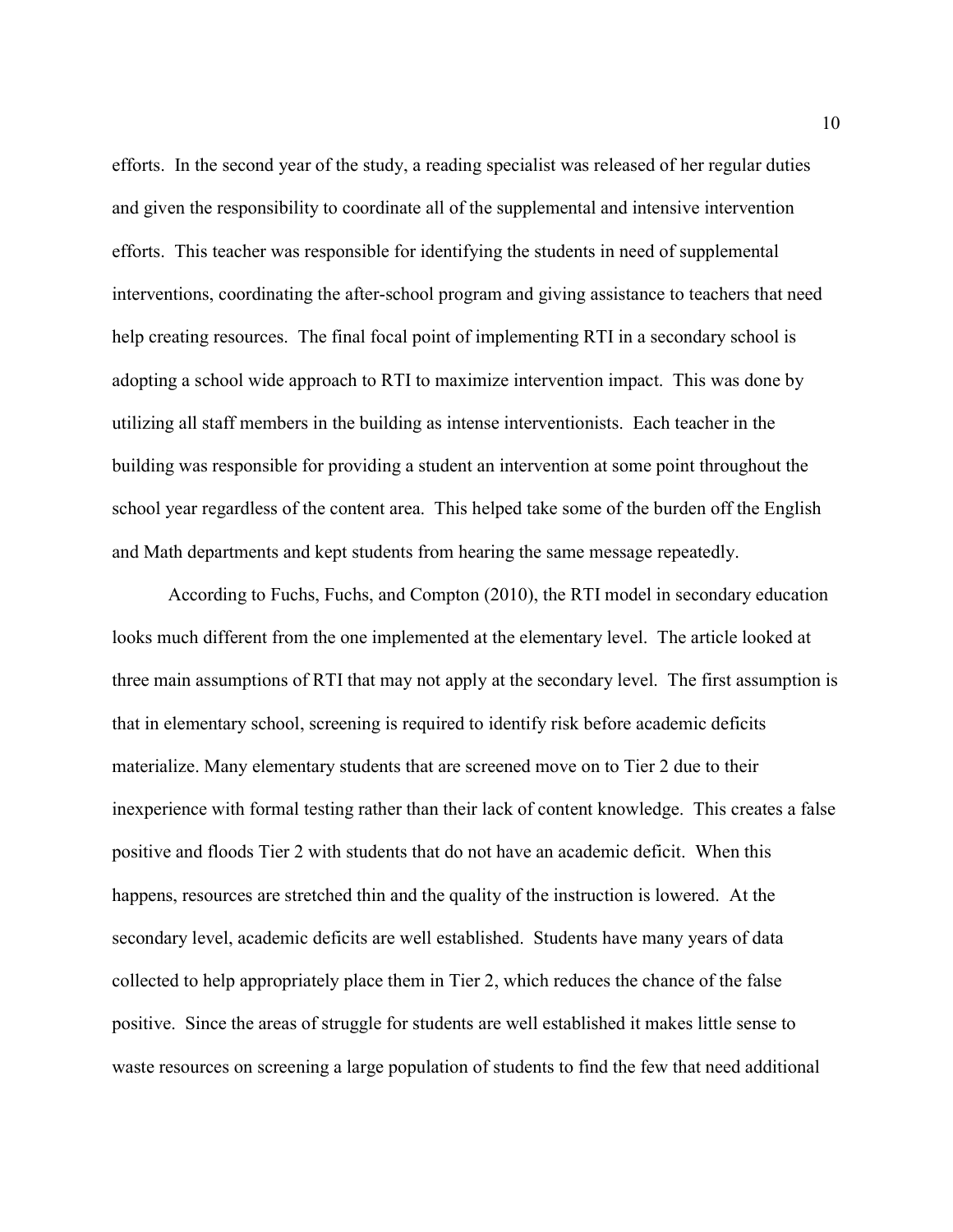assistance. Instead Fuchs et al. (2010) recommended teachers nominate students for Tier 2 using their knowledge of the student and the existing data. The second assumption that may not apply to secondary schooling is determining responsiveness to less intensive levels of the prevention system is required to identify students who need services that are more intensive. When students in the elementary level are identified with a deficit, they move to Tier 2 where a small group intervention is applied and if results are not satisfactory then they move to Tier 3 where an intensive intervention is applied. The model proposed by Fuchs et al. (2010) is to flip that model upside down. Since student deficits become more prevalent and larger as students get older, it makes more sense to apply immediate intensive interventions and then move students to a less intense small group when adequate results are obtained. This also helps with student motivation. By the time a student is in middle or high school, they are well aware their deficits have low motivation in those areas. This makes less intense interventions less likely to work. The third and final assumption about RTI that may not apply to secondary schools is that the nature of effective intervention is the same across the grades. It is very likely that adolescents are going to require different instructional emphasis and strategies. Since deficits grow larger with time, an elementary student that struggles with reading comprehension will require different intervention strategies than that of a middle or high school student. By the time a student gets to middle or high school, their overall issue with reading comprehension is likely much more complex than that of an elementary student.

#### Number Talks

For many students, math is just a series of rules and procedures. Parrish (2011) used an example of a third-grade student named Mary who was given the problem 12 minus 5. The first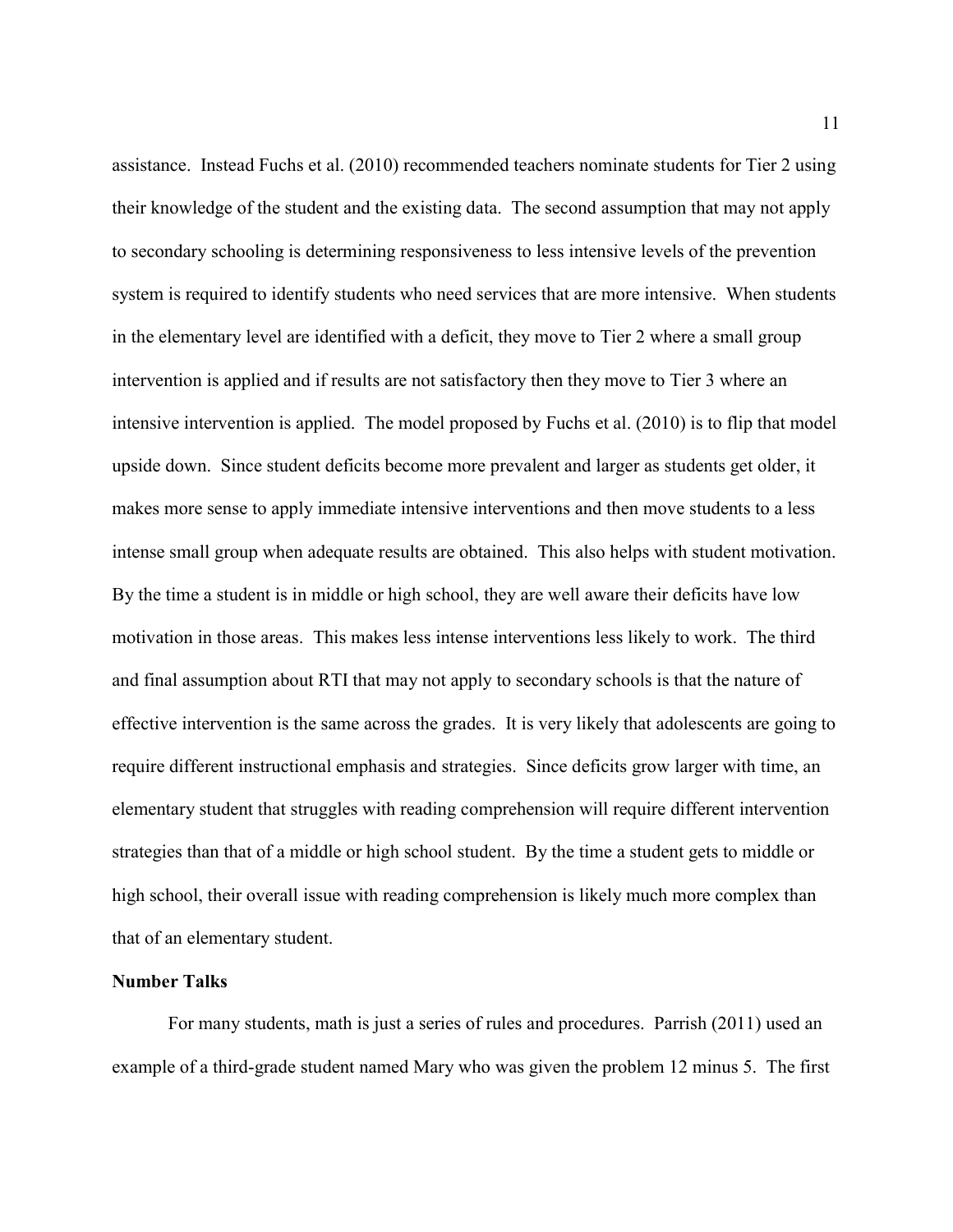thing that Mary does is cross out the 1 and record a 0 above it. She then crosses out the 2 and records a 12 above it. When questioned why she did the problem this way, Mary replied, "Because you have to do it that way when the bottom number is bigger than the top number." This is a classic example of how students see math. They do not understand why they need to do the procedures they are taught, and they do not understand where certain rules come from. The intention of Number Talks is to assist students with more accurate, efficient, and flexible strategies. This happens through modeling and practice for 8-10 minutes each day until students understand how to decompose numbers.

According to Parrish (2011), for teachers that are implementing a Number Talk into their routine there are five key components they need to keep in mind: classroom environment and community, classroom discussions, the teacher's role, the role of mental math, and purposeful computation problems.

In order for Number Talks to be successful, the teacher must create a safe classroom environment that is open to students sharing their thinking. Oftentimes when a student is explaining their thinking, and they make a mistake the teacher jumps in to correct the mistake. Teachers need to let students make mistakes and give them time to realize their mistake through their explanation of their solution. If the student still does not find their mistake, give time for their peers to find it or pose a question such as: "Is there anyone that got something different?" Oftentimes when there are mistakes, it is due to a common misconception that the whole class might have which could lead to a great discussion.

Classroom discussions is what Number Talks are all about. They get students talking about their thinking, explaining why they solved a problem a certain way, and asking questions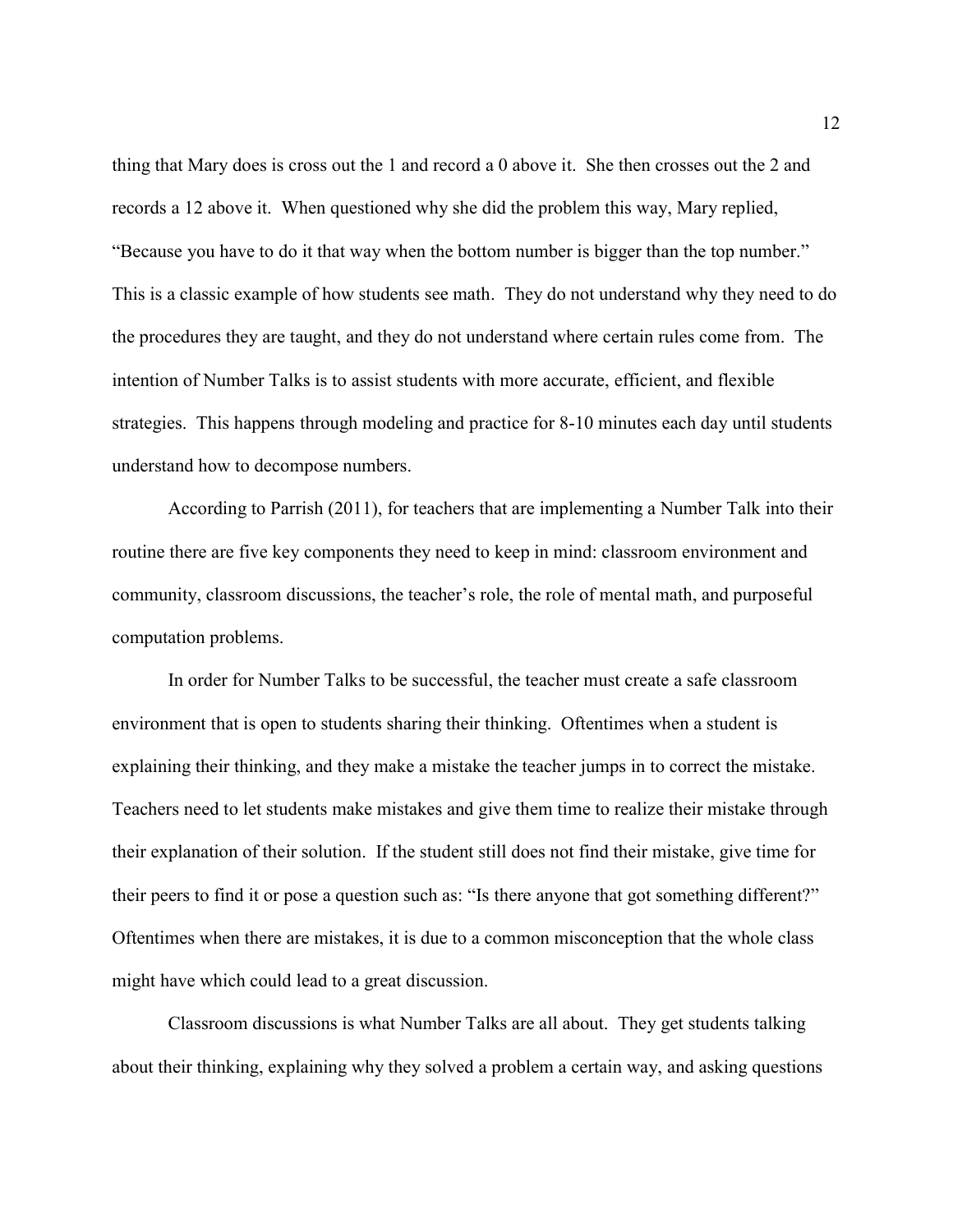of their peers as to why a specific strategy was used. Number Talks start with a teacher putting a problem on the board and giving the class time to solve it mentally. When a student solves the problem, they put a closed fist on their chest and put up one finger. They then try to use other strategies to solve the same problem and put up additional fingers if they find another strategy. This gives students that are more advanced supplemental work to push themselves while still allowing struggling learners an opportunity to solve the problem. When the teacher sees that most of the class has solved the problem using at least one strategy, they call for answers and write them all on the board. Once this is done, students get the opportunity to explain their thinking to the class. In a typical classroom, students rarely get the opportunity to discuss math and are often asked to only show how they solved a problem. In a Number Talk students try to explain their thinking as best they can while the teacher writes exactly what the student says. The teacher should not assume anything. After a couple students explain their thinking, the class is then encouraged to ask each other questions. This part provides the most productive instruction.

The traditional approach to teaching according to Bishara (2018), is a teacher standing in front of the room talking to a classroom full of students and expecting them to learn. The teacher instructs everyone uniformly with no regard to the differences between them. The curriculum structure is fixed and dictated to the pupils by those who create the standards. A Number Talk is similar to the effect where teacher stands in front of the room but rather than talking to the students and expecting them to learn, the students talk about what they were thinking and learn from each other. The teacher will facilitate the discussion asking guiding questions such as: "What were you thinking here?" or "How does the way you solved the problem relate to the way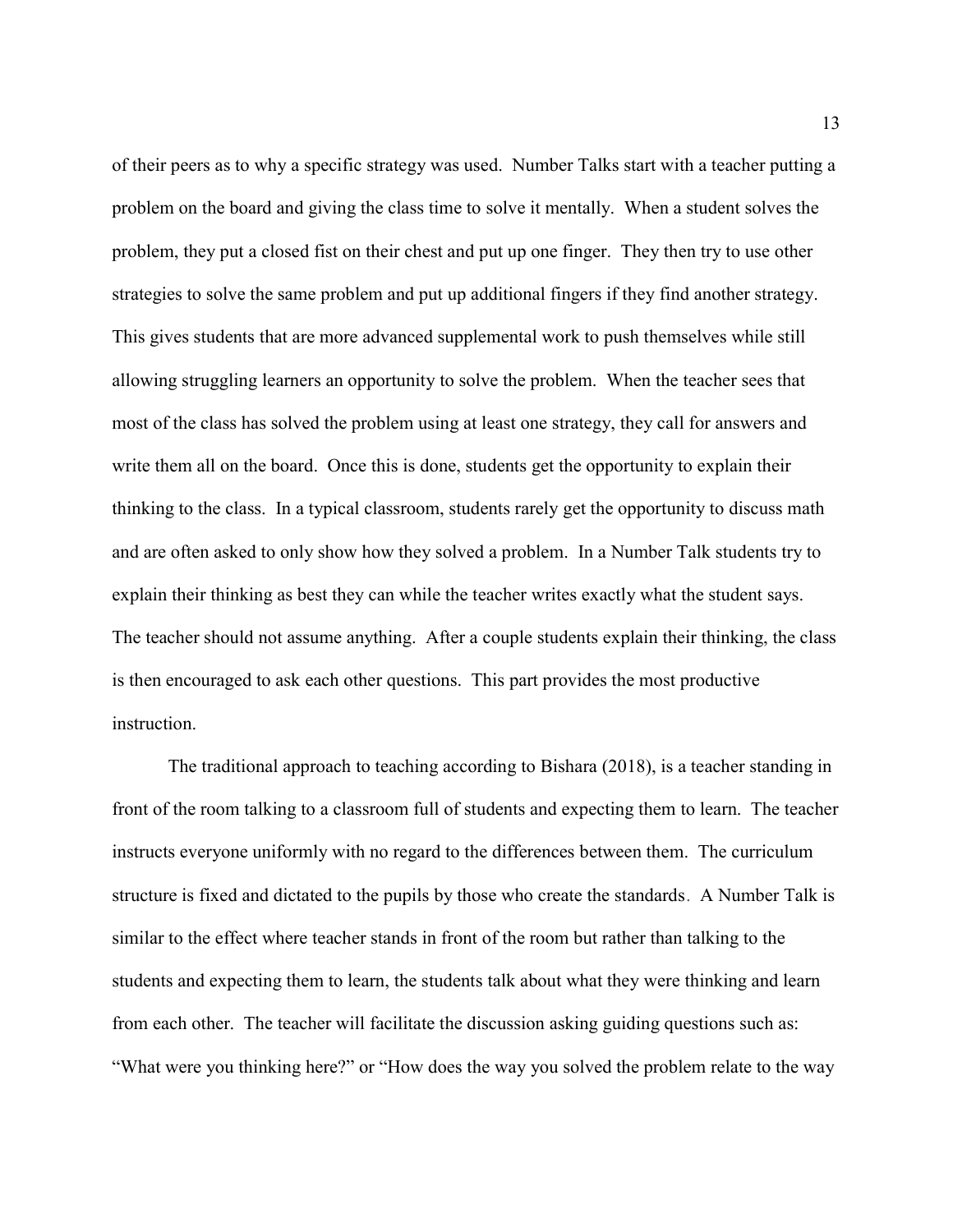that Jimmy solved his problem?" The teacher wants to keep the students heading in the same direction and guiding the discussion so that it flows. When teachers are asking questions, it is often best to keep the questions open-ended and regarding the process of how a problem was solved rather than what the specific answer was.

Many students go through school being taught the standard algorithm for solving addition, subtraction, multiplication, and division problems. This is oftentimes the fastest and most accurate way for students to solve these types of problems, so it becomes the sole method used. Number Talks encourages students to get away from this method and use number relationships instead. If a student is given the problem 299+299 and it is written horizontally, this encourages them to see the relationship that this is similar to 300+300 and then subtract the extra two to give you 598.

The final key component to implementing Number Talks in the classroom is creating purposeful computation problems. Before giving the class a problem to solve during a Number Talk, think of the type of skill that you want the students to work on and create similar problems. Also, come up with a list of possible solutions that the class might have for your problem, both correct and incorrect, so that you can come up with appropriate guiding questions to steer the class in the direction that you want to go.

#### Math Talk

 A Math Talk is a discussion between a teacher and their class about a specific problem that is presented. During a Math Talk, students try to explain their thinking to the rest of the class. As explained by Chapin, O'Connor, and Anderson (2009), it is often very difficult for a student to explain the thoughts that are going through their head. Even if a student's reasoning is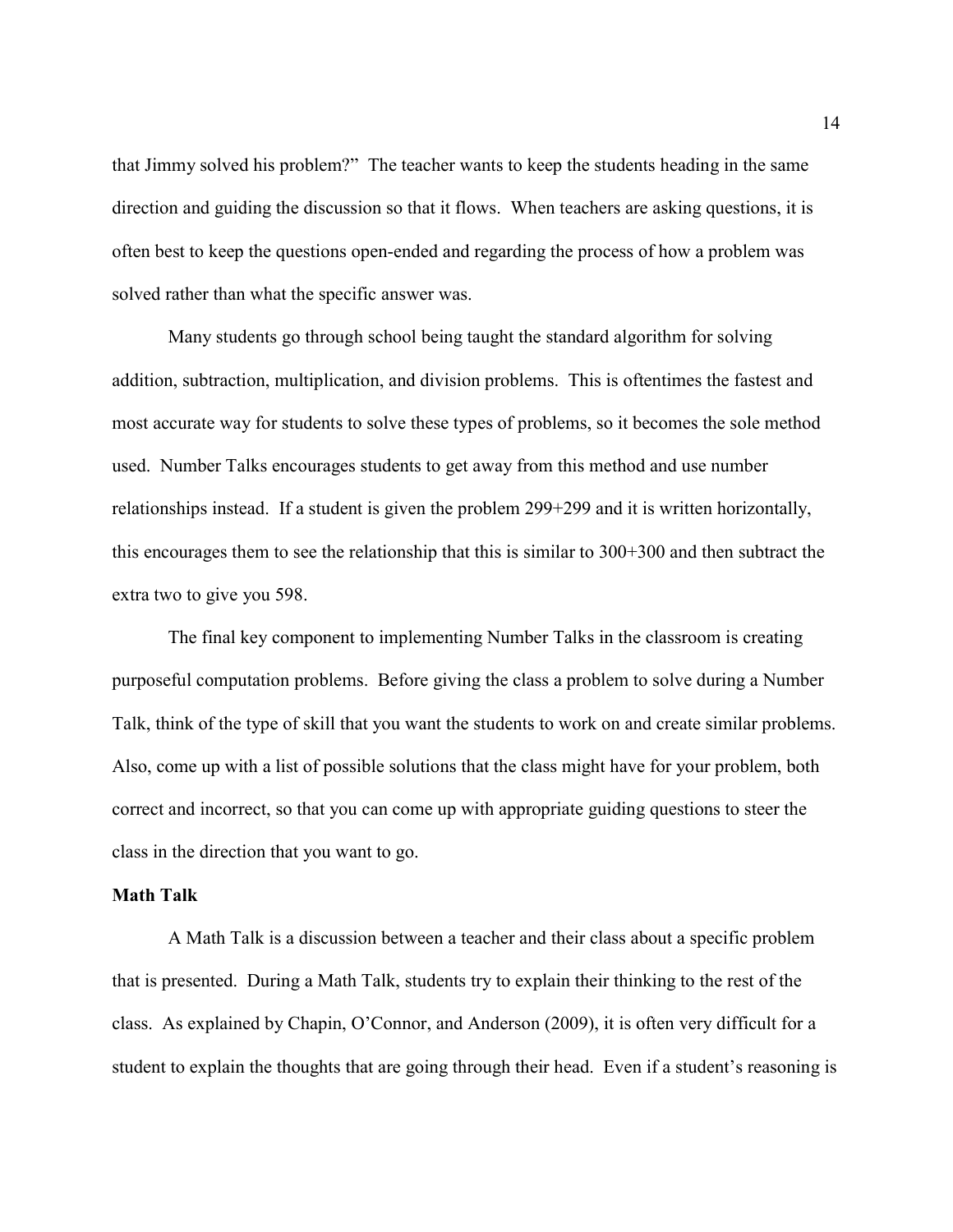sound, their explanation of their reasoning may be impossible to understand. If a student's explanation is difficult for a teacher to understand, imagine how difficult it must be for their peers. Teachers must not give up on a student when they do not understand their explanations. A key technique to a Math Talk is revoicing or rephrasing. When revoicing, a teacher restates all or part of what a student has said and then asks the student to confirm or clarify. This technique keeps the student engaged in conversation and gives them an opportunity to rephrase their initial explanation.

 Another great technique for a teacher to enhance a Math Talk is by asking: "Would anyone like to add on to that?" This gives students an open invitation to express their thinking or ask questions to the person that went before them. When a teacher asks this to a class, it is very important to give an adequate amount of wait time. As discussed by de Garcia (2013), teachers oftentimes do not give enough wait time and instead answer their own questions. When wait time is given regularly, it provides think time and establishes the expectation that someone will indeed respond and the affirms teacher will wait until someone does.

 Questioning is another meaningful component to enhancing classroom discussion during a math lesson which is discussed by Falle (2004). A teacher's question can give a student clarity and determine for themselves whether they are on the right track. Questions like this would include: "How did you get that? Does that make sense? Can you show the class how that works?" A teacher can also question to help a student critically think about future outcomes. These types of questions would include: "What would happen if? Do you see a pattern? Can you predict the next one?" The type of question that a teacher asks will steer the direction that the learning will go.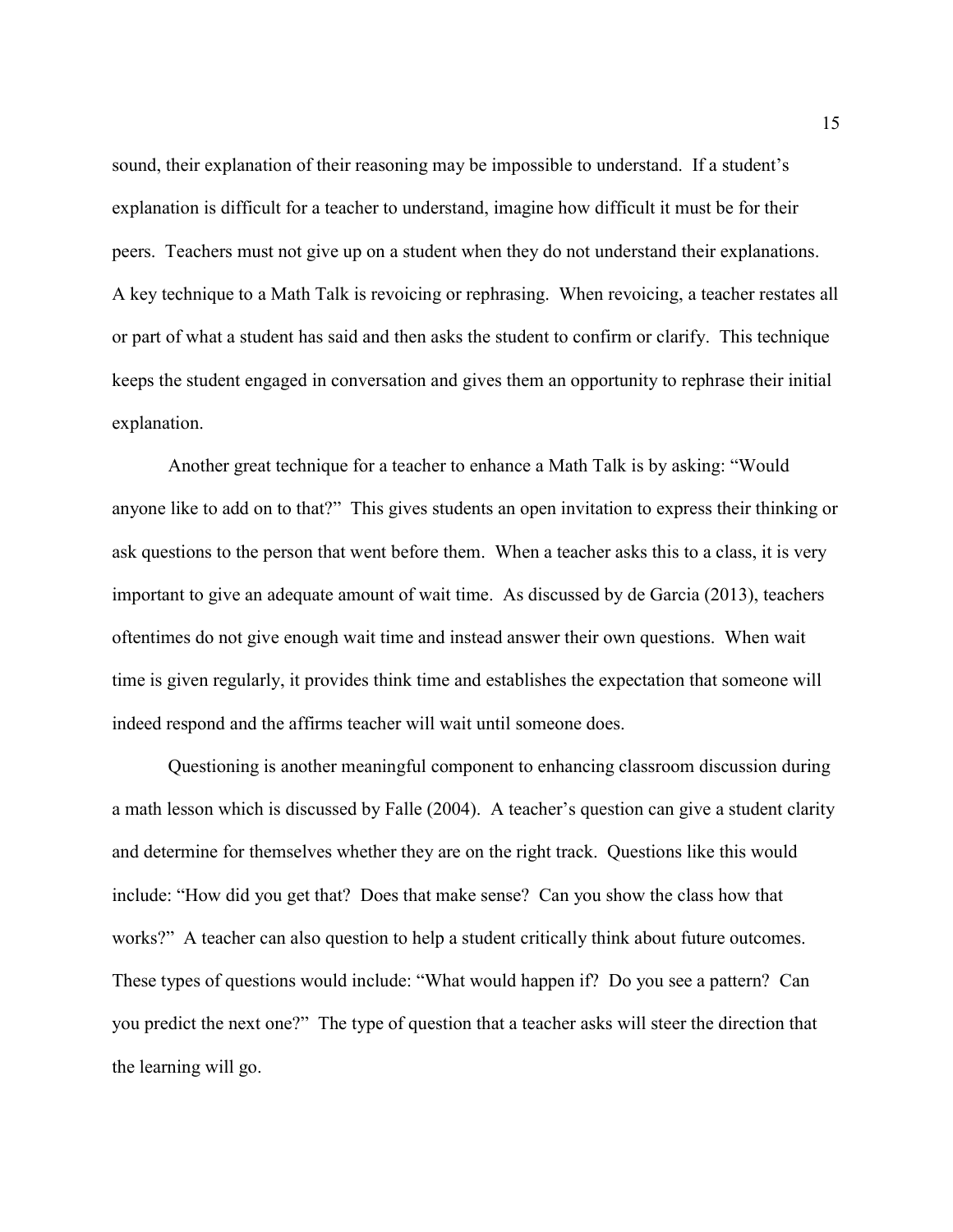#### Chapter 3: Action Research

The purpose of this research paper was to identify different warm-up methods that are used in math classes and the effect that they have on a student's number sense. Chapter 1 provided background information on the topic as well as the importance of the topic in my teaching. Chapter 2 presented a review of three different warm-up models and how they are implemented and also contained several case studies identifying the effectiveness of each model. Chapter 3 presents findings, conclusions, and limitations to the study that I conducted in my own class as well as recommendations for further research.

#### Findings in My Class

 In order to find out what method of warm-up was going to increase my students' number sense the most, I conducted a miniature case study using two of my own special education eighth-grade math classes in North Branch, Minnesota. Both classes were given a grade-level Math Concepts and Applications Probe with 10 minutes of work time. Scores were then averaged from each class using the mean. This is the number that was used as a baseline score for each class.

In Class 1 a Number Talk was implemented for the first 8 minutes of class every day for 15 weeks. This class consisted of nine eighth-grade special education students. All the students have a math goal in their Individualized Education Program, which indicates that their disability affects their achievement in math, which is why they are in a resource math class. The students have varying disabilities including Autism Spectrum Disorder (two students), ADHD (two students), Emotional/Behavior Disorder (one student), and Specific Learning Disability in math (four students). Four of the students are on free or reduced lunch and two students live in a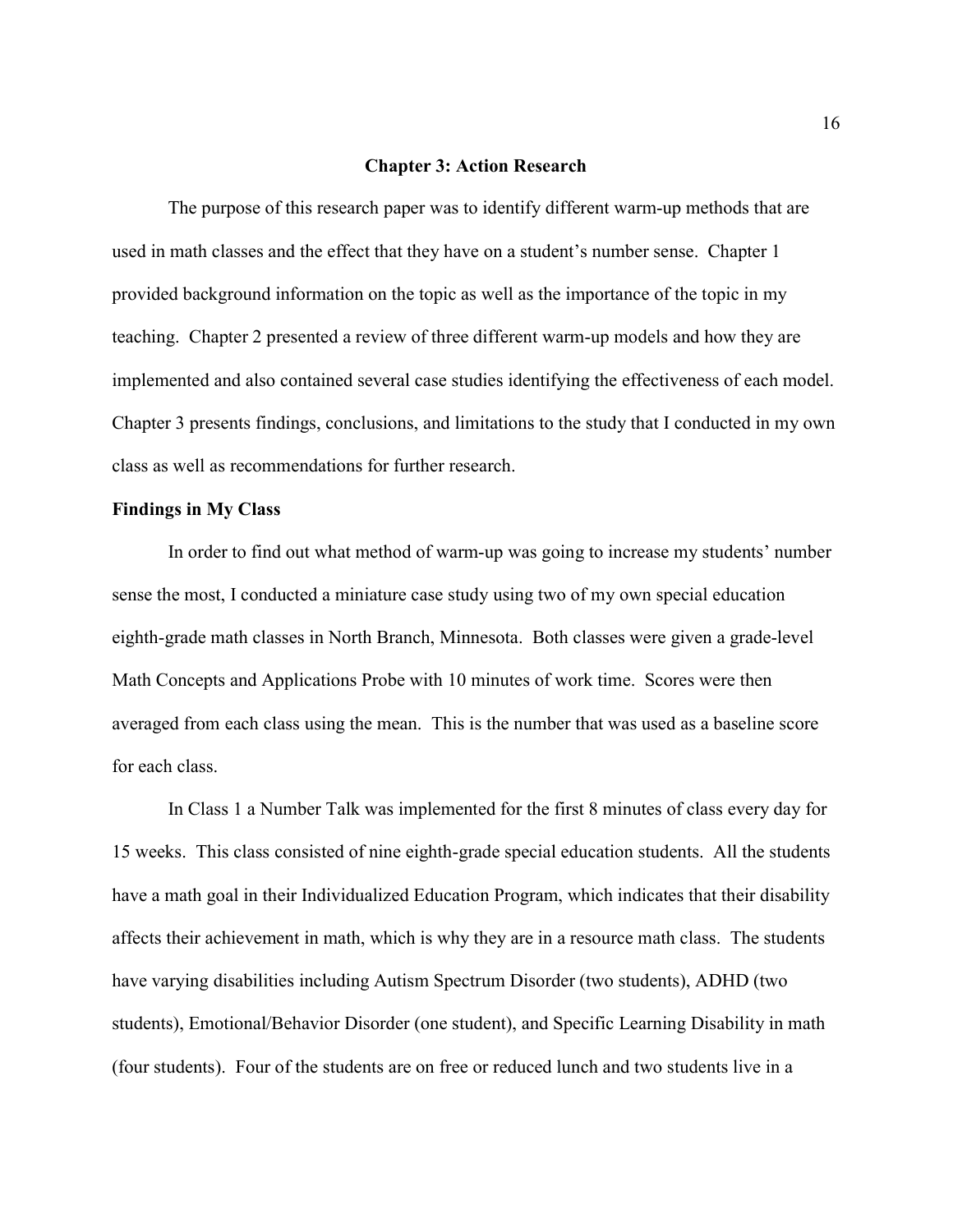single parent home. Each week the class was administered a grade-level Math Concepts and Applications Probe with 10 minutes of work time to monitor their progress. Week 1 of Number Talks started with dot problems and identifying patterns. I showed students a series of dots and asked them how many they saw. I encouraged students to try to use as many strategies to solve the problem as possible. If they found a strategy for solving the problem, they were instructed to put a thumb up on their chest and then put another finger up for each additional strategy. I then asked volunteers to share "What did you see and how did you see it?" Throughout the next several weeks students caught on to the overall theme of Number Talks and I no longer had to prompt them to explain their thinking. By week 5, the focus of my prompting was encouraging students to ask each other questions. With no modeling, the students were able to appropriately ask each other how they used a certain strategy and were able to help each other work through mistakes that were made. Math Concepts and Applications Probe scores steadily increased each week for the first 6 weeks with a slight decrease in week 7. During week 7 there was a schoolwide activity planned later in the day that many students were excited to attend. This may have attributed to lower scores that week. The class progressed from dot problems to problems focused on number grouping or decomposing. This progression began during week 8 and went until week 10 when all of the problems were focused on number groupings and decomposing. The last dip in student Math Concepts and Applications Probe scores happened during week 13. The probe was administered on Halloween Day, which may have been a distraction for students.

In Class 2 a Math Talk was administered for the first 8 minutes of each class for 15 weeks. Class 2 consisted of seven eighth-grade special education students who all have a math goal in their Individualized Education Program. The students have disabilities in the categories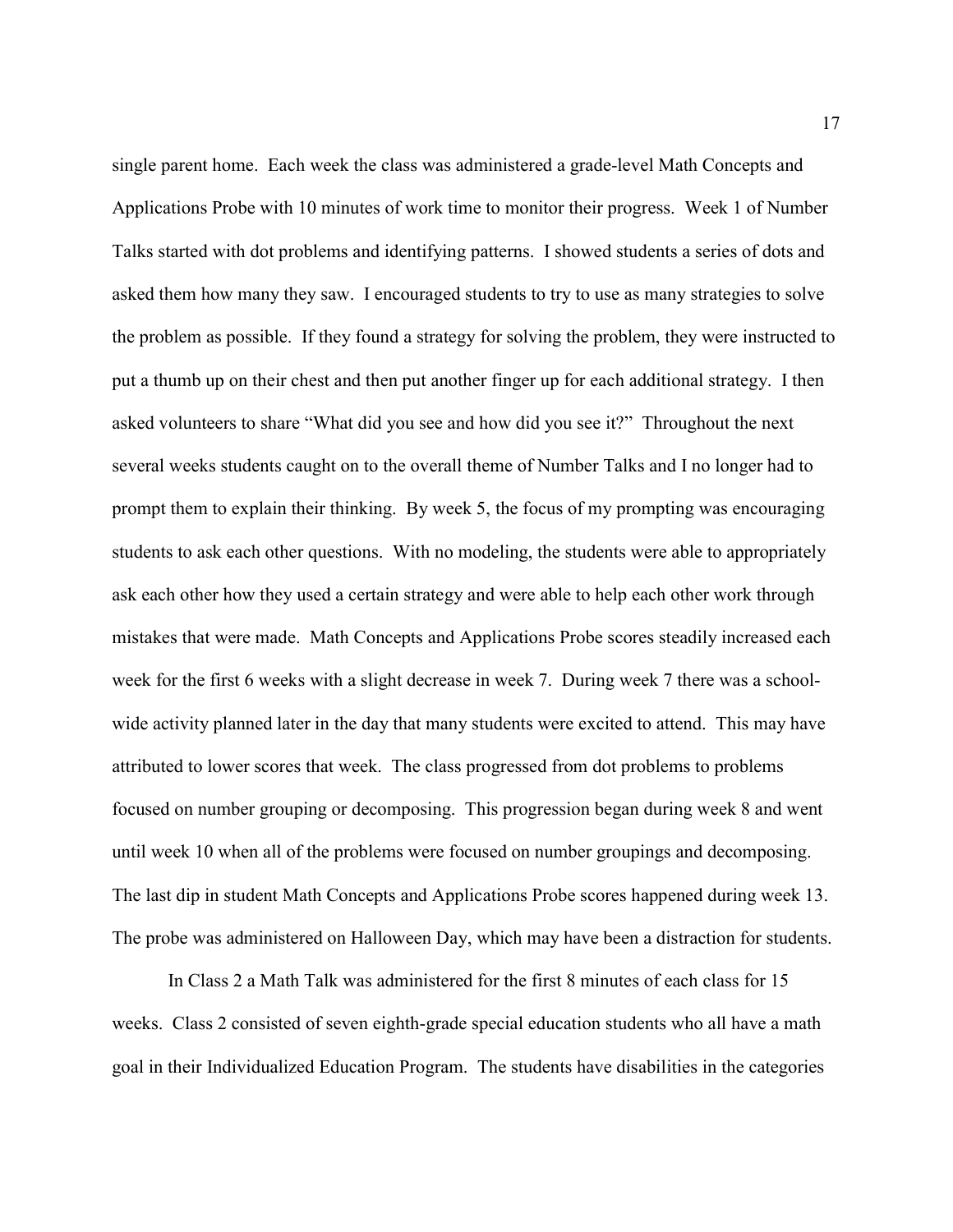of Autism Spectrum Disorder (one student), ADHD (two students), and Specific Learning Disabilities in math (four students). Five of these students are on free or reduced lunch and four of them live in a single parent home. Class 2 was also progress-monitored weekly using a gradelevel Math Concepts and Applications Probe with 10 minutes of work time. The first couple of weeks of Math Talks focused on student-led conversation. Similar to Number Talks, the students were instructed to tell the class what they got for a solution and then explain how they got there. My role as the teacher was to prompt students to giving more information of the process that they used to solve problem. I never corrected a mistake that a student made while they were explaining because I did not want to stop their explanations. This also leaves the opportunity for other students to ask questions and find mistakes. The problems given to the class were relevant to current class material and spiraled previous concepts. Student scores on a grade-level math Concepts and Applications Probe increased steadily for the first 6 weeks. After week 5 the students were put into two groups and instructed to solve/discuss the problems within their group and then share with the other group. The class conducted Number Talks this way for 2 weeks and then returned to the more traditional implementation as a whole group. I made this decision because I felt that not as many students were engaging in the conversation. During this time, Math Concepts and Applications Probe scores stayed stagnant but began increasing again once the whole group method was re-implemented. There was also a large dip in scores during week 13. Similar to Class 1, this probe was given on Halloween Day which may have been a factor to the dip in scores.

The following table shows the mean Math Concepts and Application Probe scores of Class 1 and Class 2 each week for 15 weeks.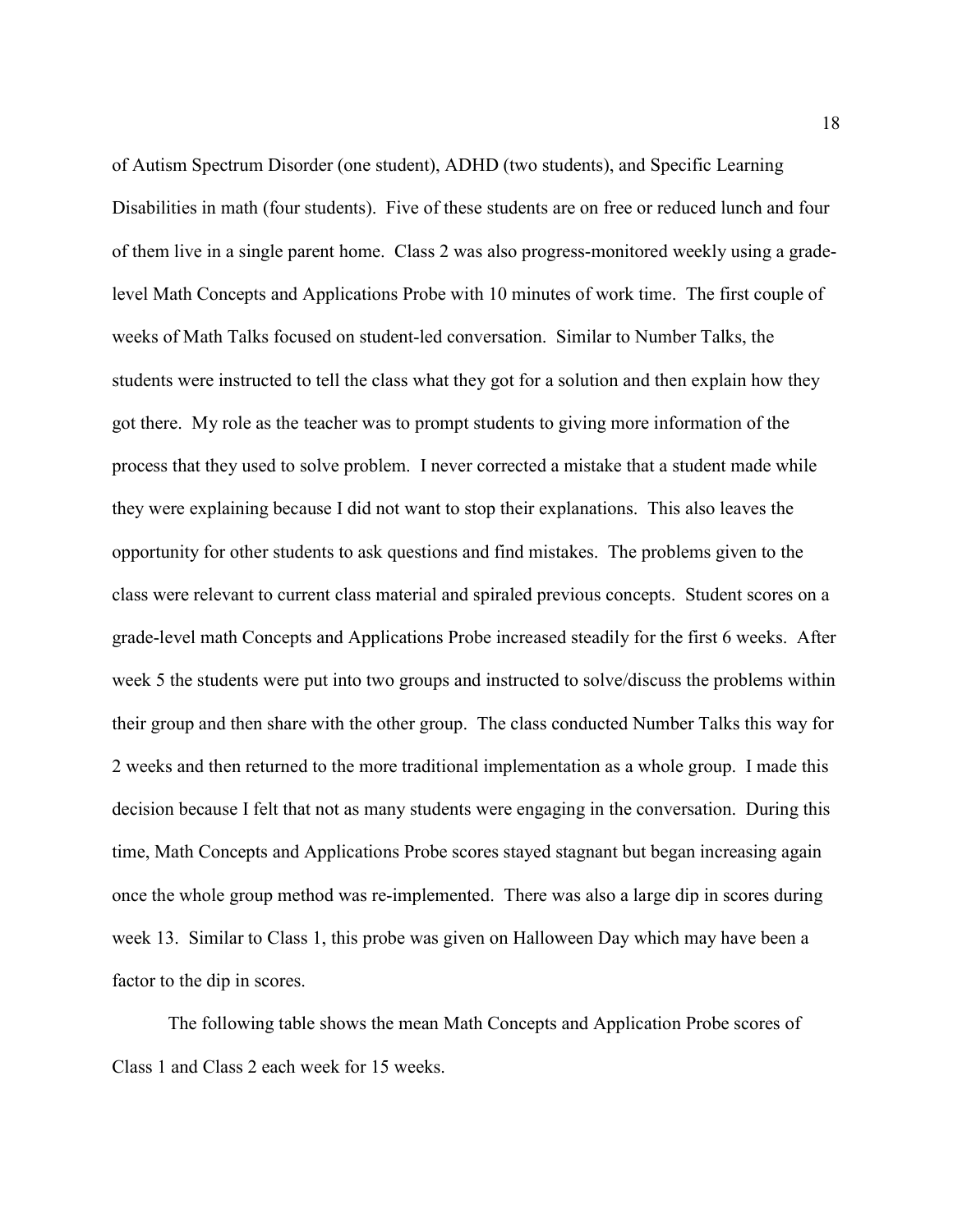# Table 1

## Number Talk and Math Talk Data

|          | Class 1 | Class 2          |
|----------|---------|------------------|
| Week 1   | 3.2     | 3.0              |
| Week 2   | 5.4     | 4.7              |
| Week 3   | 5.1     | 4.9              |
| Week 4   | 6.0     | $\overline{6.1}$ |
| Week 5   | 6.5     | 6.3              |
| Week 6   | 7.8     | 7.6              |
| Week 7   | 6.9     | 5.9              |
| Week 8   | 6.8     | 6.3              |
| Week 9   | 7.9     | 7.4              |
| Week 10  | 9.1     | 8.0              |
| Week 11  | 12.2    | $\overline{7.3}$ |
| Week 12  | 15.8    | 9.1              |
| Week 13  | 14.8    | 7.3              |
| Week 14  | 15.0    | 7.6              |
| Week 15  | 15.4    | 11.3             |
| % Growth | 481%    | 377%             |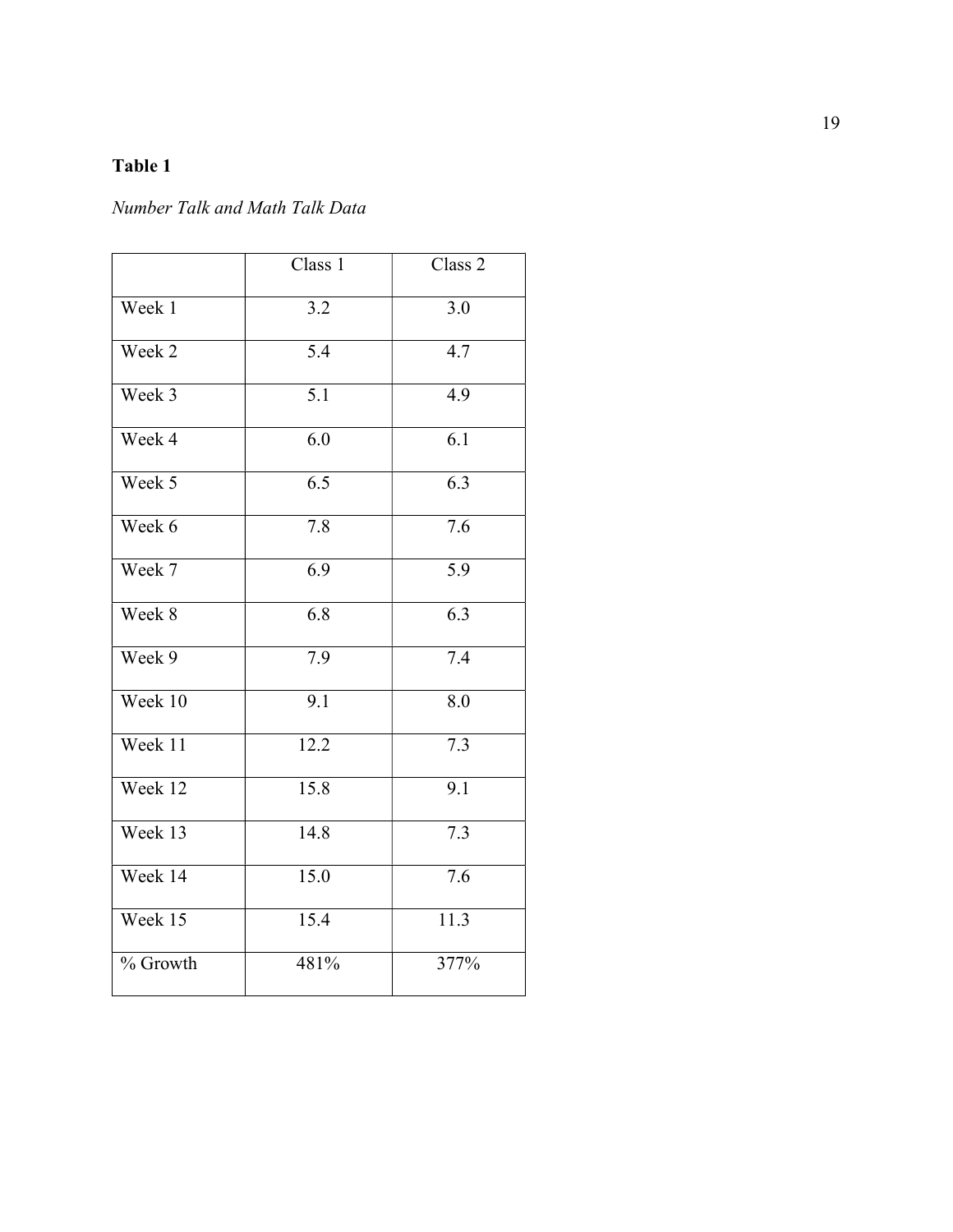As can be seen in Table 1, both classes had some up and down weeks, but overall Class 1 had a greater growth percentage from week 1 to week 15. This data tells me that the students who received the daily number talk were able to increase their number sense more quickly than students who received a Math Talk. Both methods showed great levels of improvement.

### **Conclusion**

In conclusion, I think that the greatest factor to increase a student's number sense is through discussion. Both Number Talks and Math Talks are based around discussion, which tells me that, regardless of the method of discussion that is brought into math, there will be a positive effect. As discussed in Chapter 2, the overall goal of a Math Talk is different from that of a Number Talk, which makes it easy to determine which one has a greater impact on student number sense. Students who struggle with number sense and have a hard time with decomposing numbers will likely benefit more from a Number Talk. Number Talks take what a student knows about multiplying, dividing, adding, and subtracting and breaks them into smaller, more familiar steps. A student who already has great number sense would benefit more from a Math Talk because of the way that a Math Talk uses number sense to complete a more difficult problem. Both Class 1 and Class 2 are special education math classes, which indicates that the students in those classes are already discrepant from their peers. It is typical for students that struggle with math to have trouble with their number sense making a Number Talk the most effective method for both Class 1 and Class 2. Math Talks are a great warm-up tool that can benefit many students but when it comes to increasing a student's number sense a Number Talk is the better option.

#### **Limitations**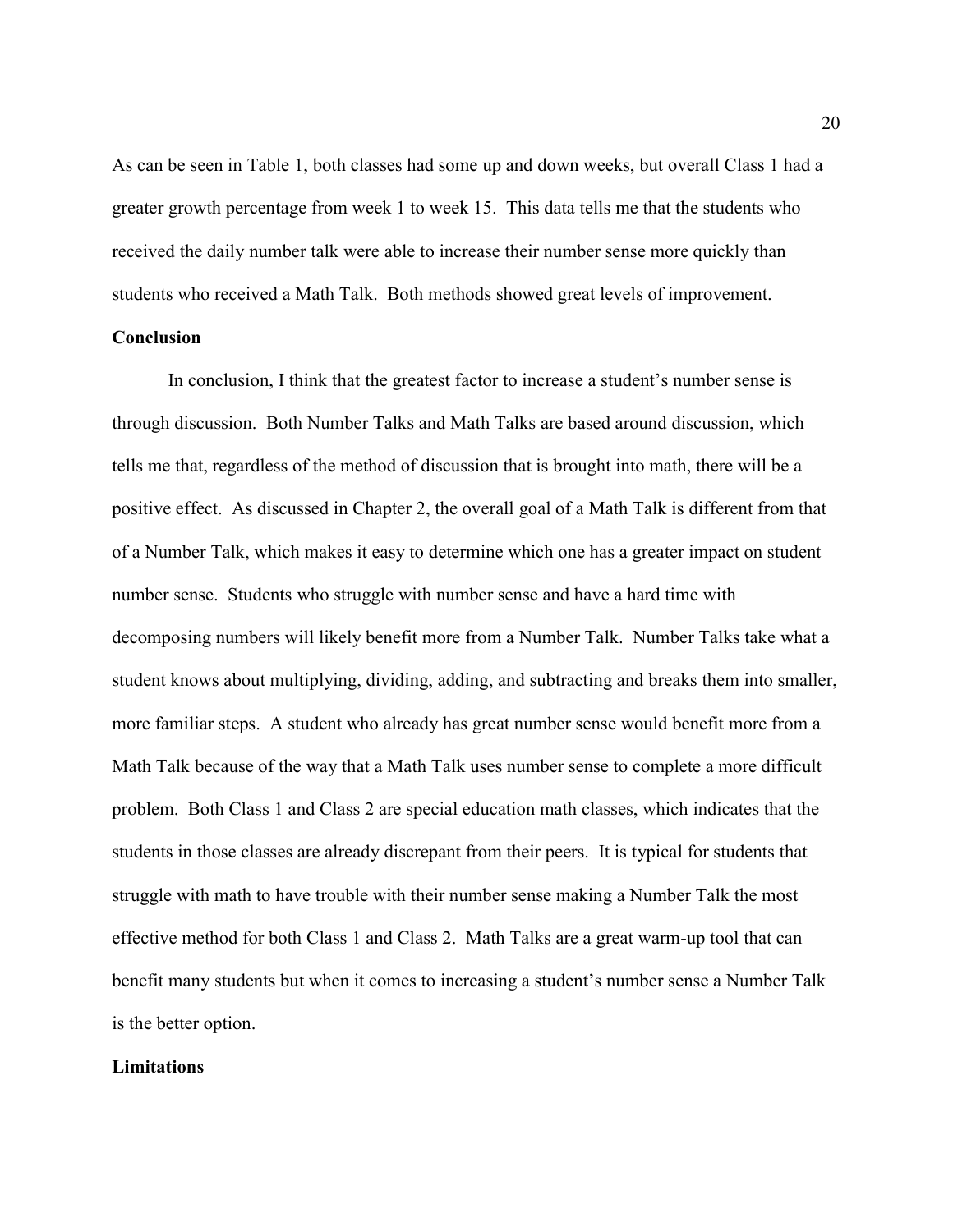This study was conducted using a convenience sample in my own class and as such should not be generalized beyond that context. Class 1 contains nine eighth-grade special education students. All the students have a math goal in their Individualized Education Program which indicates that their disability affects their achievement in math, which is why they are in a resource math class. The students have varying disabilities including Autism Spectrum Disorder, ADHD, Emotional/Behavior Disorder, and Specific Learning Disability in math. Four of the students are on free or reduced lunch and two students live in a single parent home. Class 2 consisted of seven eighth-grade special education students who all have a math goal in their Individualized Education Program. The students have disabilities in the categories of Autism Spectrum Disorder (one student), ADHD (two students), and Specific Learning Disabilities in math (four students). Five of these students are on free or reduced lunch and four of them live in a single parent home.

#### Recommendation

 The research that I have conducted in my own classroom and throughout this literature review applies to a very small population. Something that I would like to see more research on is what types of elementary (K-6) curricula provide students with the greatest number sense. I am beginning to see more regular education students who have a very poor number sense and solve problems procedurally with no idea why the procedural method works. I believe that if students can get a strong number sense at an early age, this will help them have an understanding of why the procedural method works rather than just how to do it.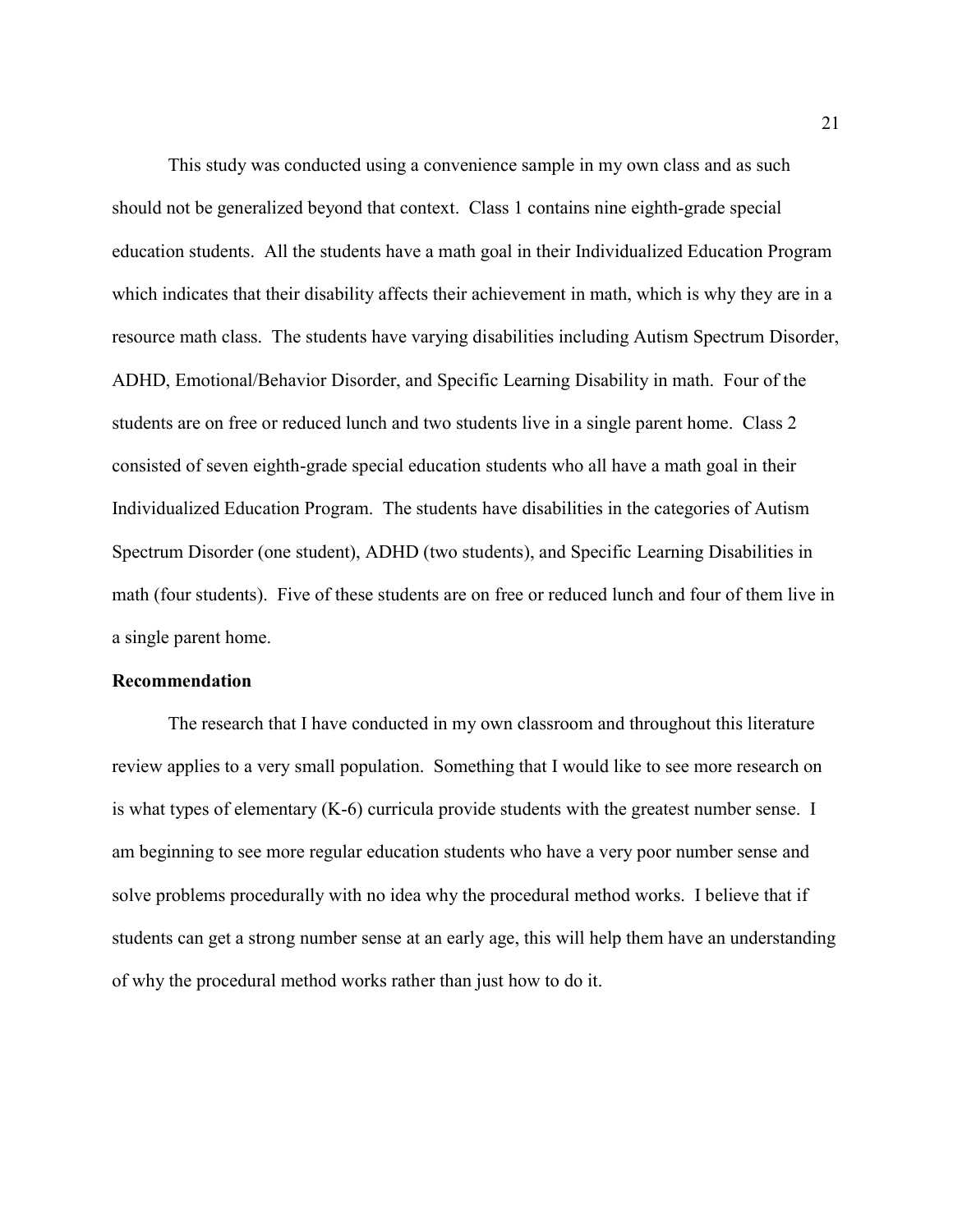#### **References**

- Bishara, S. (2018). Active and traditional teaching, self-image, and motivation in learning math among pupils with learning disabilities. Cogent Education, 5(1). doi: 10.1080/2331186x. 2018.1436123
- Chapin, S. H., O'Connor, C., & Anderson, N. C. (2009). Classroom discussions: Using math talk to help students learn  $(2<sup>nd</sup>$  ed.) Sausalito, CA: Math Solutions.
- de Garcia, L. A. (2013). How to get students talking! Generating math talk that supports math learning. Retrieved from Math Solutions Website.
- Falle, J. (2004). Let's talk maths: A model for teaching to reveal student understandings. Australian Senior Mathematics Journal, 18(2), 17-27.
- Fisher, D., & Frey, N. (2011). Implementing RTI in a high school. Journal of Learning Disabilities, 46(2), 99–114. doi: 10.1177/0022219411407923
- Fuchs, L. S., Fuchs, D., & Compton, D. L. (2010). Rethinking response to intervention at middle and high school. School Psychology Review, 39(1), 22–28.
- Hufferd-Ackles, K., Fuson, K. C., & Sherin, M. G. (2004). Describing levels and components of a math-talk learning community. Journal for Research in Mathematics Education, 35(2), 81-116. doi:10.2307/30034933
- IDEA (2004). Pub. L. No. 108th Congress-Public Law, §§ Public Law-108-446. US Department of Education.
- Parrish, S. D. (2010). In Cross J. A. (Ed.), Number talks: Helping children build mental math and computation strategies. Sausalito, CA, USA: Math Solutions.